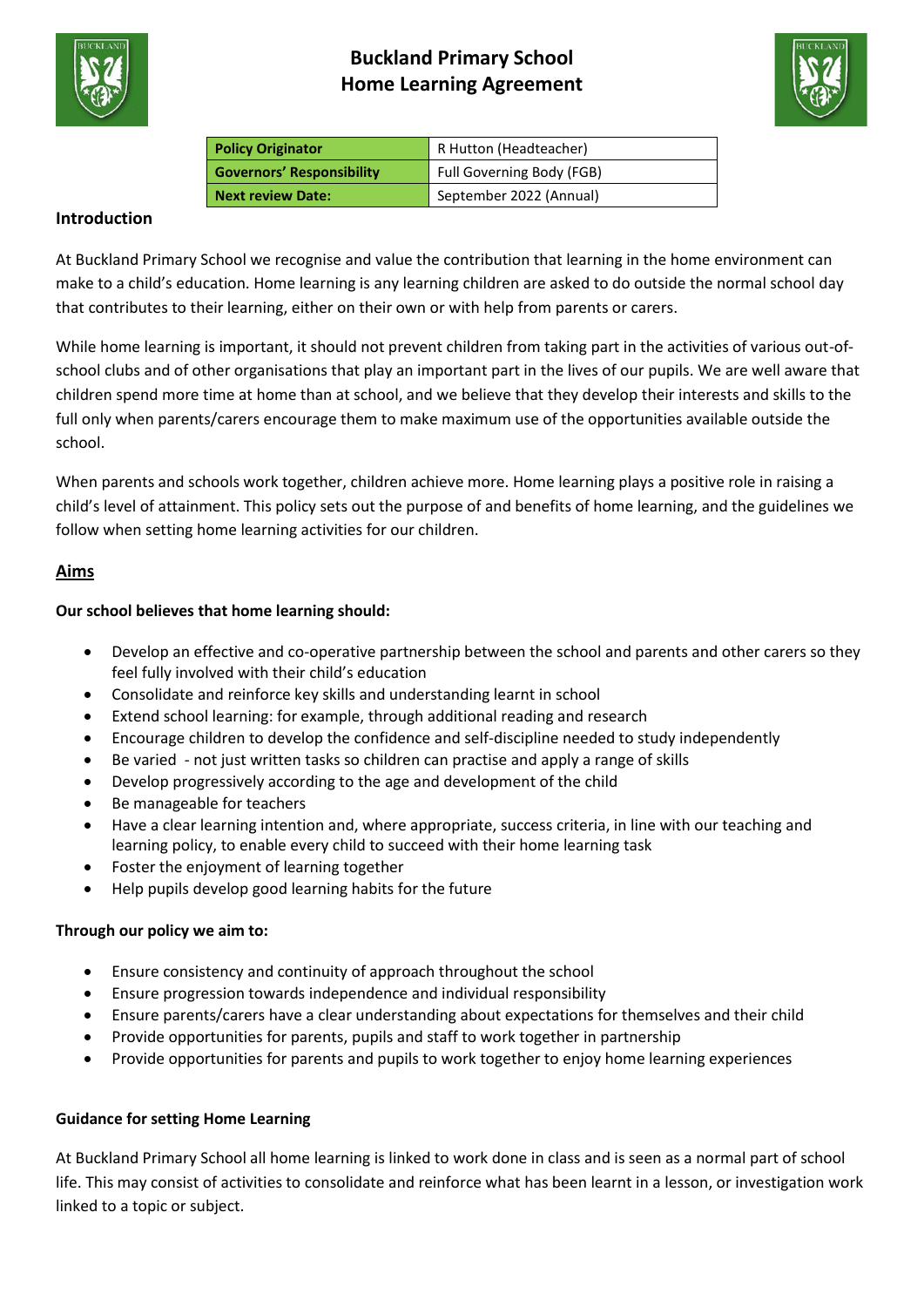



Home learning should be set at an appropriate level for each child so that it can be completed independently, or if adult support will be required, clear instructions should be provided to help support learning effectively.

Activities should have clear learning intentions and give opportunities for children to succeed and progress. Teachers should ensure that the demands of home learning are manageable for all children, considering the need for differentiation.

Topic letters, including key learning objectives and maths and literacy targets for each term, should be given to parents and carers to help them support their child's learning. During 'Curriculum Workshop' meetings at the start of each year, the home learning content and timings for that year group should be discussed, and expectations of standards made clear. The value of home learning should be stressed to parents.

Home learning is monitored by teachers and written or verbal feedback is given to maintain motivation (see Feedback and Marking policy).

## **Progression in Home Learning**

*The main focus for home learning at Buckland Primary School is on enhancing the basic skills in English and Maths including mental maths calculations. On occasions science, and topic-based home learning may also be given on a termly basis.*

## **Learning Logs**

Year groups use 'Learning Logs' as part of their home learning. Books go home at the start of each academic year and include engaging activities for children and parents to complete together (where appropriate).

## **Please ensure Learning Logs are returned within the given timeframe so they can be shared and celebrated with the teacher and other children in the class**.

## **Additional Activities**

Some children participate in additional focused groups or 1:1 sessions with teachers in school and through this children may bring home activities which further embed their knowledge and understanding e.g.

- Tracks or High 5 reading and spelling practice
- Fischer Family Trust focused reading and writing activities

**Yr. group Approximate time Content (may include some or all of the following) 30 minutes every other week Home Learning Log activities linked to Topic, Literacy or Maths learning which takes place in school (Y1 after Oct Half term)** Reception 10 minutes daily Weekly Sharing and reading books Phonic sounds (given out weekly) Year 1 10 minutes daily 10 minutes daily 10 minutes daily Sharing and reading books For some children additional phonics/handwriting practice Weekly dictation (starting after Oct half term) Year 2 15 minutes daily 10 minutes daily 10 minutes daily 15 minutes weekly Sharing and reading books Weekly Dictation For some children additional phonics or spelling practice For some children additional personalised comprehension activities

*Please see the table below for a breakdown of Home learning for each year group.*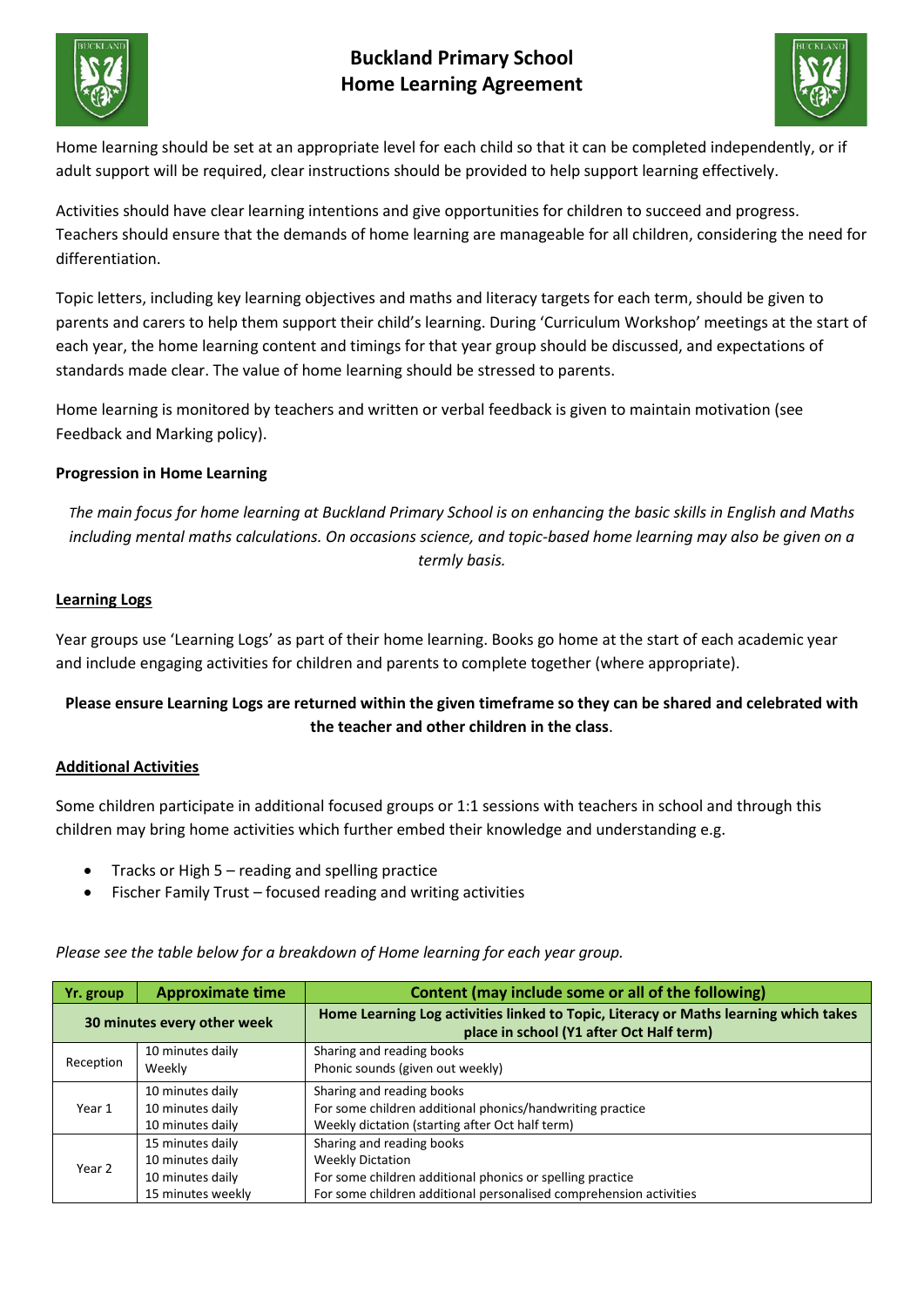



| Year 3 | 15 minutes daily       | Sharing and reading books                                                                           |
|--------|------------------------|-----------------------------------------------------------------------------------------------------|
|        | 15 minutes per week    | Termly home learning project linked to the current topic using a range of skills e.g. literacy,     |
|        |                        | maths, art, history, geography                                                                      |
|        | 10 minutes daily       | Daily practice of mental maths including multiplication facts for fluency                           |
|        | 10 minutes daily       | <b>Weekly Dictation</b>                                                                             |
| Year 4 | 20 minutes daily       | Reading with an adult or independent reading followed by discussion of the text                     |
|        | 30 minutes Fortnightly | Termly home learning project linked to the current topic using a range of skills e.g. literacy,     |
|        |                        | maths, art, history, geography                                                                      |
|        | 10 minutes 3x week     | Daily practice of mental maths including multiplication facts for fluency                           |
|        | 10 minutes 3x week     | <b>Weekly Dictation</b>                                                                             |
| Year 5 | 20 minutes daily       | Reading independently (or with an adult if still necessary) followed by discussion of the text      |
|        | 30 minutes weekly      | 1/2 Termly home learning project linked to the current topic using a range of skills e.g. literacy, |
|        |                        | maths, art, history, geography                                                                      |
|        | 10 minutes daily       | Daily practice of mental maths including multiplication facts for fluency                           |
|        | 10 minutes daily       | Weekly: spellings and definitions                                                                   |
| Year 6 | 30 minutes daily       | Reading independently (or with an adult if necessary) followed by discussion of the text            |
|        | 20 minutes weekly      | Daily practice of mental maths including multiplication facts for fluency                           |
|        | 20 minutes weekly      | <b>Weekly Dictation</b>                                                                             |
|        |                        | When appropriate practice SATs papers (discussed with child and parent)                             |

Phonics / Spelling activities and investigation work are set according to the level the child is working at in phonics.

Mental maths home learning activities are designed to consolidate mathematical facts taught in class. We advise a 'little and often' approach to practising mental maths skills, for example, practising number bonds, on a car journey or reciting times tables during a walk. The number facts set must be learnt by heart, and with immediate recall, rather than allowing the child the opportunity to work out the answer in their head.

The school subscribes to TTRockstars and each child has their own log in details kept in the home/school diaries <https://play.ttrockstars.com/auth/school/student>

The ½ termly topic projects are more research based, but provide stimulating and relevant tasks for children relating to their current learning. Individual deadlines will be set by each year group but the class teacher will mark them and provide feedback to the children in the same way they do with in school learning. All home learning is celebrated within the classroom, where children can present their project to the class as well as at weekly Learning Assemblies.

**Differentiation -** Home learning is differentiated as appropriate to suit the needs of the child. This may be through content, task, resources, outcome or structure.

**Inclusion (SEND, G&T, EAL) -** We set home learning for all children as a normal part of school life. We ensure that all tasks set are appropriate to the ability of the child and are differentiated to enable all children to contribute in a positive way.

## **The role of parents and carers**

We believe that the support of parents and carers is essential for children to make the most of their home learning opportunities. There are many ways in which parents can help their children:

- Encouraging and supporting them showing your child you value the task or activity
- Ensuring reading records or home-school diaries are checked and in school daily
- Playing games with them, practising times tables, listening to children read
- Providing somewhere quiet for children to study away from the TV and other distractions
- Providing opportunities for real life experiences; talking, shopping, using money, telling the time, cooking, letter writing etc.